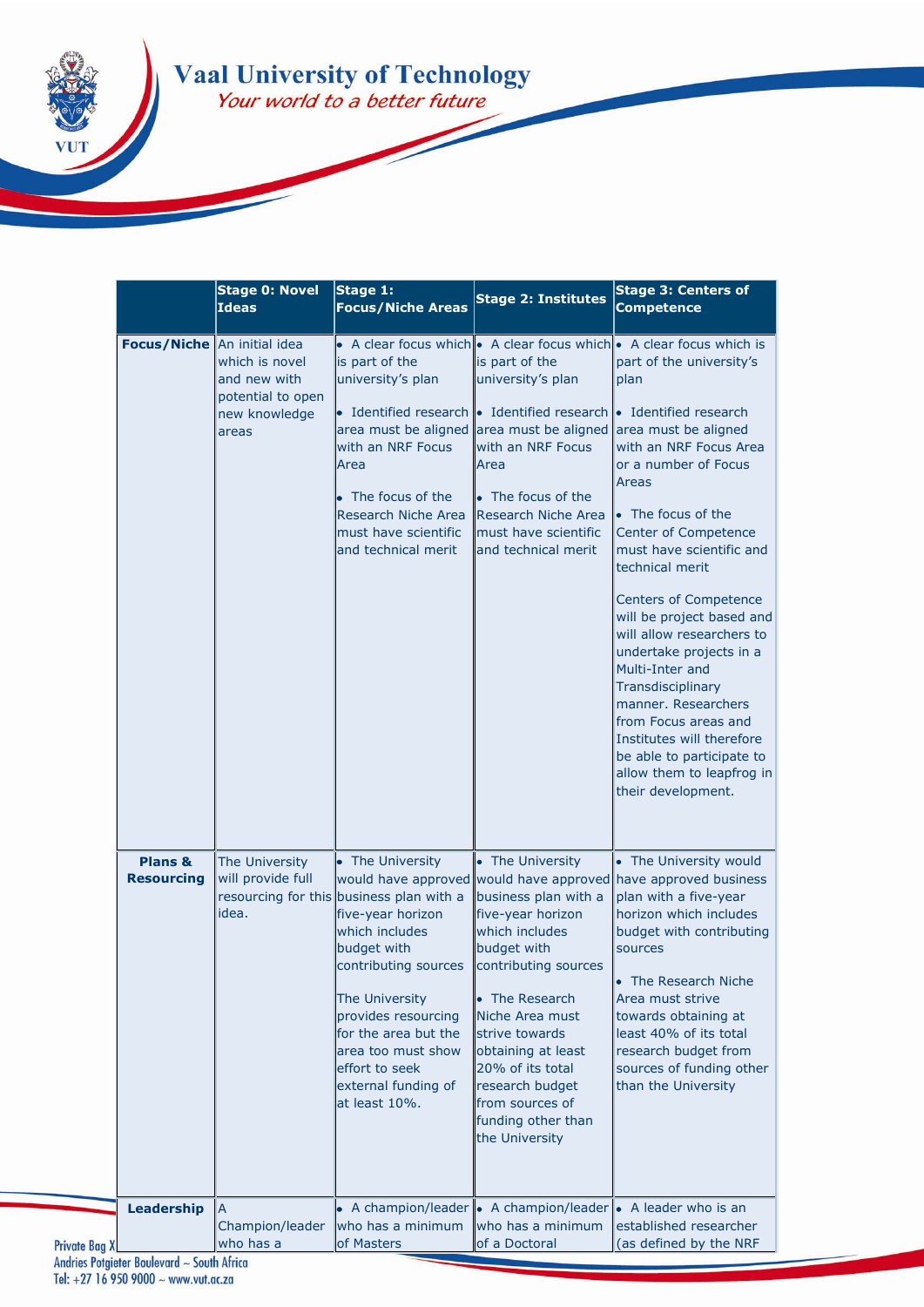|                        | minimum of<br><b>Masters</b><br>Qualification.   | qualification. In<br>exceptional cases<br>alternatives will be<br>considered, if there<br>is acceptable<br>motivation that<br>suitable mentoring is qualification<br>available<br>• Assistant leader<br>and succession<br>planning must be in<br>place where<br>necessary                                                                                                                                                                                                                                                                                                                                                                                                                                                                                                                                                                                                          | qualification.<br><b>Exceptions will be</b><br>considered, in cases<br>where the leader is<br>nearing completion<br>of the Doctoral<br>be willing to<br>participate in the<br><b>NRF Rating or be</b><br>prepared to be<br>supported through<br>developing a<br>professional<br>development plan for<br>his or her NRF<br>rating.<br>Assistant leader and<br>succession planning<br>must be in place<br>where necessary                                                                                                                                                                                                                                                                                                                                                               | and must include an NRF<br>Rating), and who should<br>have recognition and<br>standing in the<br>institution - preferably at<br>professor or director<br>level<br>• The champion must • Assistant leader and<br>succession planning<br>must be in place where<br>necessary                                                                                                                                                                                                                                                                                                                                                                                                                                                         |
|------------------------|--------------------------------------------------|------------------------------------------------------------------------------------------------------------------------------------------------------------------------------------------------------------------------------------------------------------------------------------------------------------------------------------------------------------------------------------------------------------------------------------------------------------------------------------------------------------------------------------------------------------------------------------------------------------------------------------------------------------------------------------------------------------------------------------------------------------------------------------------------------------------------------------------------------------------------------------|---------------------------------------------------------------------------------------------------------------------------------------------------------------------------------------------------------------------------------------------------------------------------------------------------------------------------------------------------------------------------------------------------------------------------------------------------------------------------------------------------------------------------------------------------------------------------------------------------------------------------------------------------------------------------------------------------------------------------------------------------------------------------------------|------------------------------------------------------------------------------------------------------------------------------------------------------------------------------------------------------------------------------------------------------------------------------------------------------------------------------------------------------------------------------------------------------------------------------------------------------------------------------------------------------------------------------------------------------------------------------------------------------------------------------------------------------------------------------------------------------------------------------------|
| <b>Team</b><br>members | 2 additional<br>active in research are active in | • 2-3 additional<br>members who are team members who<br>research and will<br>conduct individual<br>research projects<br>within the theme of<br>the Activity<br>• Institution must be • Postgraduate<br>offering degrees at<br><b>BTech level in the</b><br>research areas<br>identified and must<br>have well-advanced<br>plans to offer<br>postgraduate<br>degrees and/or<br>courses in the<br>discipline(s) which<br>form the primary<br>focus of the Activity.<br>Department of<br><b>Education approval</b><br>to offer Master's<br>degrees must be<br>forthcoming within 3<br>years of the start of<br>the Research Activity<br>• There must be<br>clear plans to<br>address redress and<br>equity in terms of<br>both staff and<br>student participation<br>in the Research<br>Niche Area.<br>Participation levels<br>must be at least as<br>follows:<br>- Staff: 30% Black; | $\bullet$ 4-5 additional<br>team members who<br>are active in<br>research and will<br>conduct individual<br>research projects<br>within the theme of<br>the Institute<br>students must be<br>trained in the<br>Research Niche Area.<br>Department of<br>Education approval<br>to offer Master's<br>degrees must be in<br>place and approval<br>to offer Doctoral<br>degrees must be<br>forthcoming within 3<br>years of the start of<br>the Research Unit<br>• There must be<br>clear plans to<br>address redress and<br>equity in terms of<br>both staff and<br>student participation<br>in the Research<br>Niche Area.<br><b>Participation levels</b><br>must be at least as<br>follows:<br>- Staff: 40% Black;<br>40% Women<br>- Postgraduate<br>students: 60%<br>Black; 40% Women | • At least 5 additional<br>members of whom at<br>least 1 should be NRF-<br>rated<br>• Majority of<br>participating members<br>must have completed<br>PhD qualifications<br>• Team members must<br>be active in research<br>and lead individual<br>research projects within<br>the theme of the Center<br>of Competence<br>• History of<br>Postgraduate student<br>training by individual<br>members and<br>collectively<br>• There must be clear<br>plans to address redress<br>and equity in terms of<br>both staff and student<br>participation in the<br>Center of Competence.<br>Participation levels must<br>be at least as follows:<br>- Staff: 40% Black;<br>40% Women<br>- Postgraduate<br>students: 6 Black; 40%<br>Women |